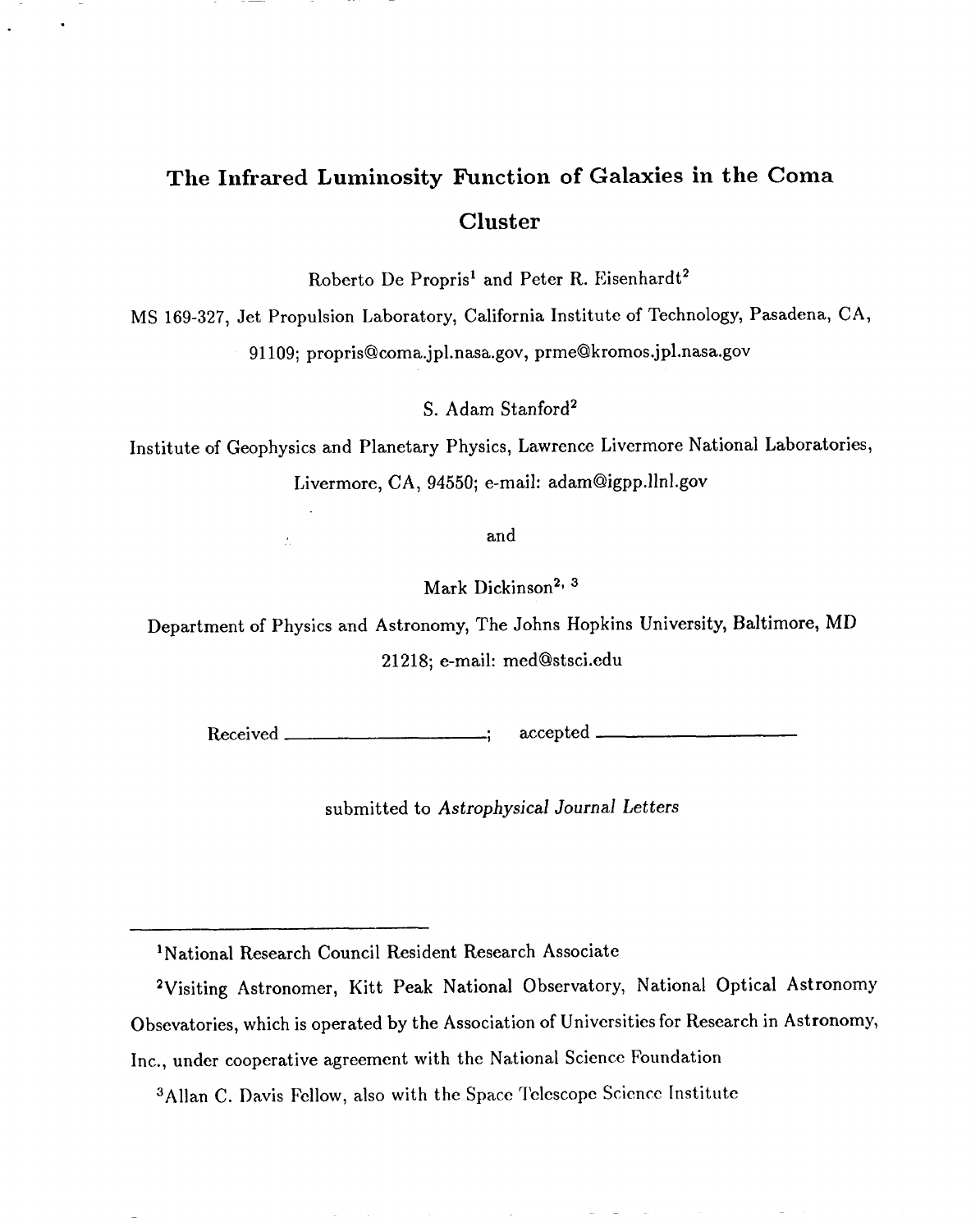# **ABSTRACT**

An infrared survey of the central 650 arcmin2 of the Coma cluster (Eisenhardt et al. 1998) is used to determine the  $H$  band luminosity function for the cluster. Redshifts are available for all galaxies in the survey with  $H < 14.5$ , and for this sample we obtain a good fit to a Schechter function with  $H^* = 11.13 \pm 1.62$ and  $\alpha = -0.78 \pm 0.24$ . These luminosity function parameters are similar to those measured for field galaxies in the infrared, which is surprising considering the very different environmental densities and, presumably, merger histories for field galaxies. For fainter galaxies, we use two independent techniques to correct for contamination in the cluster population: the  $J - K$  color-magnitude relation, and field counts. Using either method, we find a very steep upturn in the luminosity function for galaxies with  $14.5 < H < 16$ , with a slope of  $\alpha = -2 \pm 0.3$ .

*Subject headings:* galaxies: luminosity function, mass function galaxies: clusters: Coma

,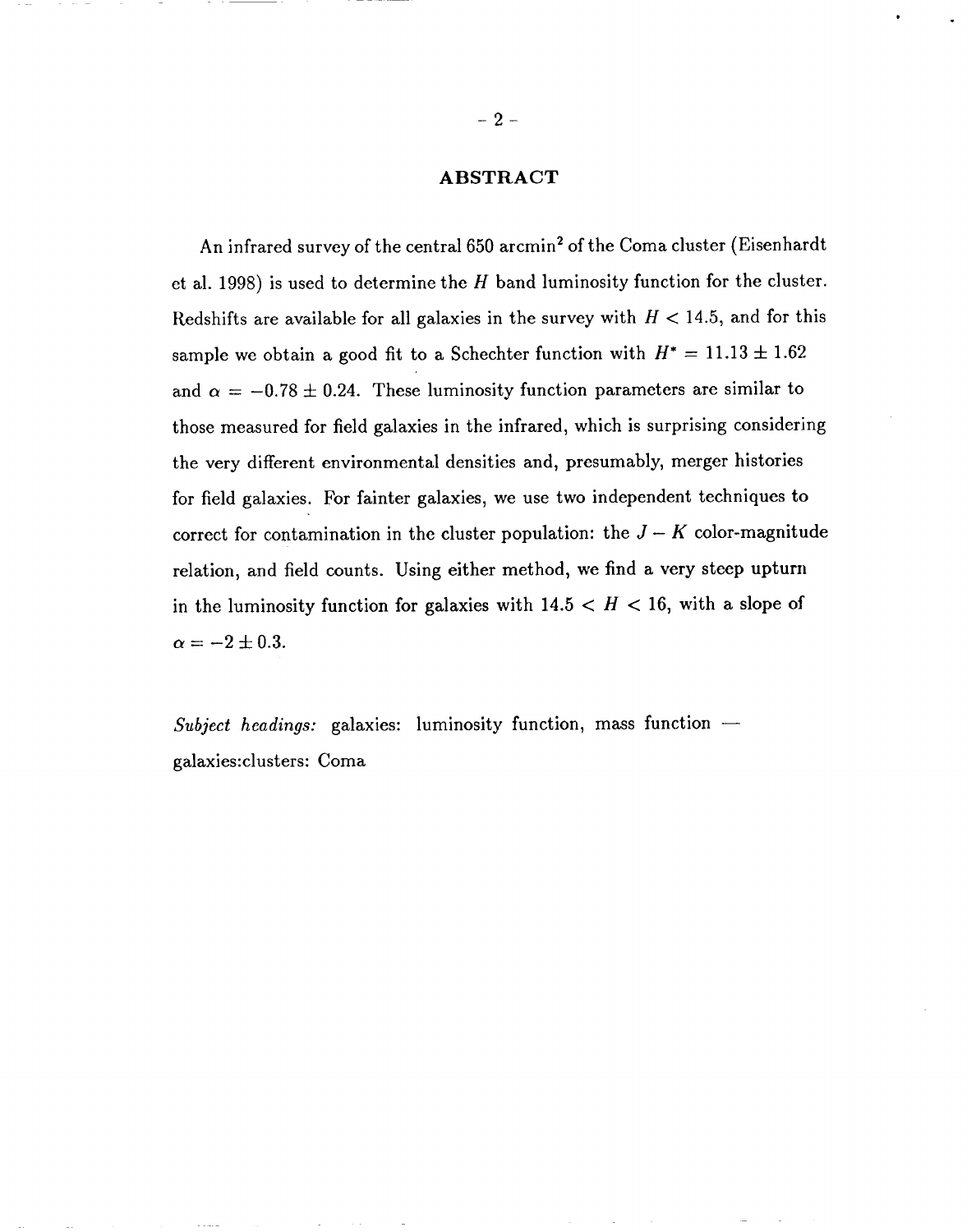### 1. Introduction

The availability of wide-field CCD detectors on large telescopes has renewed interest in the luminosity function of galaxies in clusters, which can now be determined to  $M_B \sim -10$ at 100 Mpc, a luminosity limit comparable to that formerly reached in the Local Group (e.g., van den Bergh 1992). Coma, as one of the nearest  $(z = 0.023)$  and richest  $(R=2)$  Abell clusters is, together with Virgo, one of the best studied systems. As noted in Eisenhardt et al. (1998, hereafter EDGSWD) numerous CCD surveys have recently added to the large body of older photographic photometry (see also Mazure et al. (1998) for a compendium of recent work on the Coma cluster).

Optical luminosity functions for bright galaxies in Coma are consistent with a Schechter (1976) luminosity function:

$$
\Phi(M)dM = \Phi^* 10^{0.4(\alpha+1)(M^* - M)} \exp(-10^{0.4(M^* - M)}) dM
$$

having  $\alpha \sim -1$ . Dwarf galaxies are better fit by a power-law of the form  $N(M)dM \propto 10^{0.16M}dM$  (equivalent to  $\alpha = -1.4$  in the Schechter formalism). These properties are similar to those of the luminosity function in Virgo (Sandage, Binggeli & Tammann 1985) and in Fornax (Ferguson & Sandage 1988). Recently, howewer, Lobo et al. (1997a) have claimed a steep *V* band slope for faint galaxies in Coma ( $\alpha \sim -1.8$ ), supporting earlier claims for a large population of dwarf galaxies in clusters (e.g., De Propris et al. 1995). Table 1 summarizes recent determinations of the faint-end slope of the luminosity function in the Coma cluster.

It is generally difficult to relate optical luminosity functions to the underlying mass distributions, owing to our incomplete understanding of star formation in galaxies. Cold Dark Matter (CDM) models, with the Harrison-Zel'dovich  $(n = 1)$  spectrum favored by COBE data (Tegmark 1996), predict a galaxy mass function with a steep slope ( $\alpha \sim -2$ ),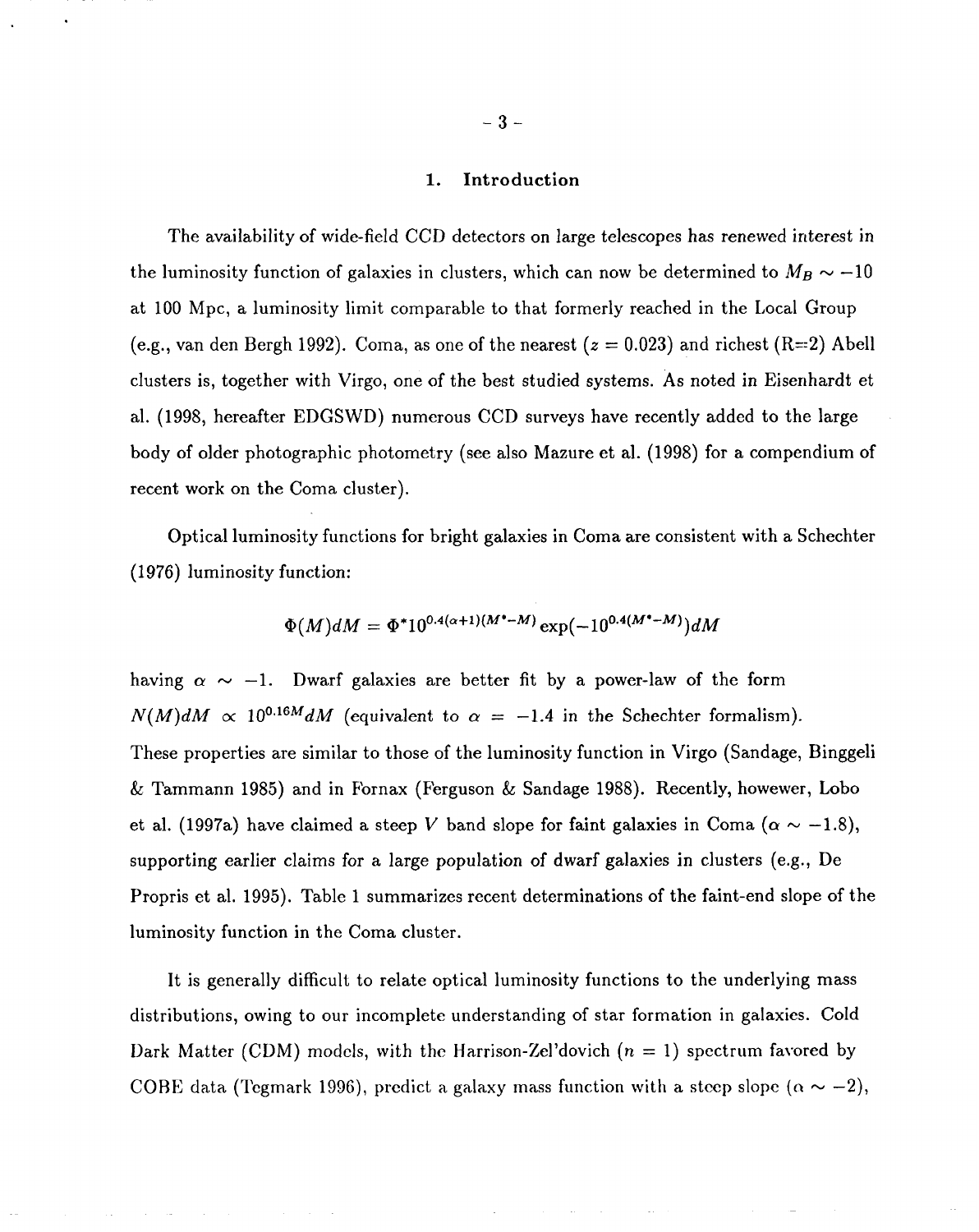although mergers are expected to deplete the low mass population in clusters (Dekel & Silk 1986; White & Frenk 1991). It has been known for some time that cluster galaxies have steeper LF's than in the field (Binggeli, Sandage & Tarenghi 1990), in contrast with the above predictions.

On the other hand, a steep optical LF may be compatible with a flat mass function if dwarf galaxies have their luminosities boosted by fading starbursts (Hogg & Phinney 1997). There is indeed some evidence for recent  $(1 - 2 \text{ Gyr ago})$  star formation among dwarfs in Coma (Donas, Milliard & Laget 1995) and in Virgo and Fornax as well (Held& Mould 1994 and references therein).

Infrared luminosities are known to be less sensitive to star formation and to correlate well with dynamical mass (Gavazzi, Pierini & Boselli 1996). Therefore infrared luminosity functions should be expected to approximate better the underlying mass function. A study of the infrared luminosity function of Coma is timely because of the recent publication of the first infrared-selected luminosity functions for field galaxies (Gardner et al. 1997, Szokoly et al. 1998), allowing a comparison of mass distributions in two environments of highly different densities. While Mobasher & Trentham (1998) have recently presented a K-band study of faint galaxies in Coma, their survey covers only 41 arcmin<sup>2</sup> and hence the luminosity function is not well constrained.

EDGSWD have obtained photometry in  $U, B, V, R, I, z, J, H$  and  $K_s$  for  $\sim$  500 infrared selected galaxies in a  $29.2' \times 22.5'$  field in the core of the Coma cluster. EDGSWD selected objects at H (and required confirmation at J) to provide a baseline for comparison to  $K$ selected samples in more distant clusters (Stanford, Eisenhardt & Dickinson 1995, 1998), and also because the H data reached approximately 0.5 mag deeper. Here we use this data to derive the H luminosity function for galaxies in the Coma cluster. The conversion from H to  $K_s$  is provided in §3.1. A detailed description of the data, observations, data reduction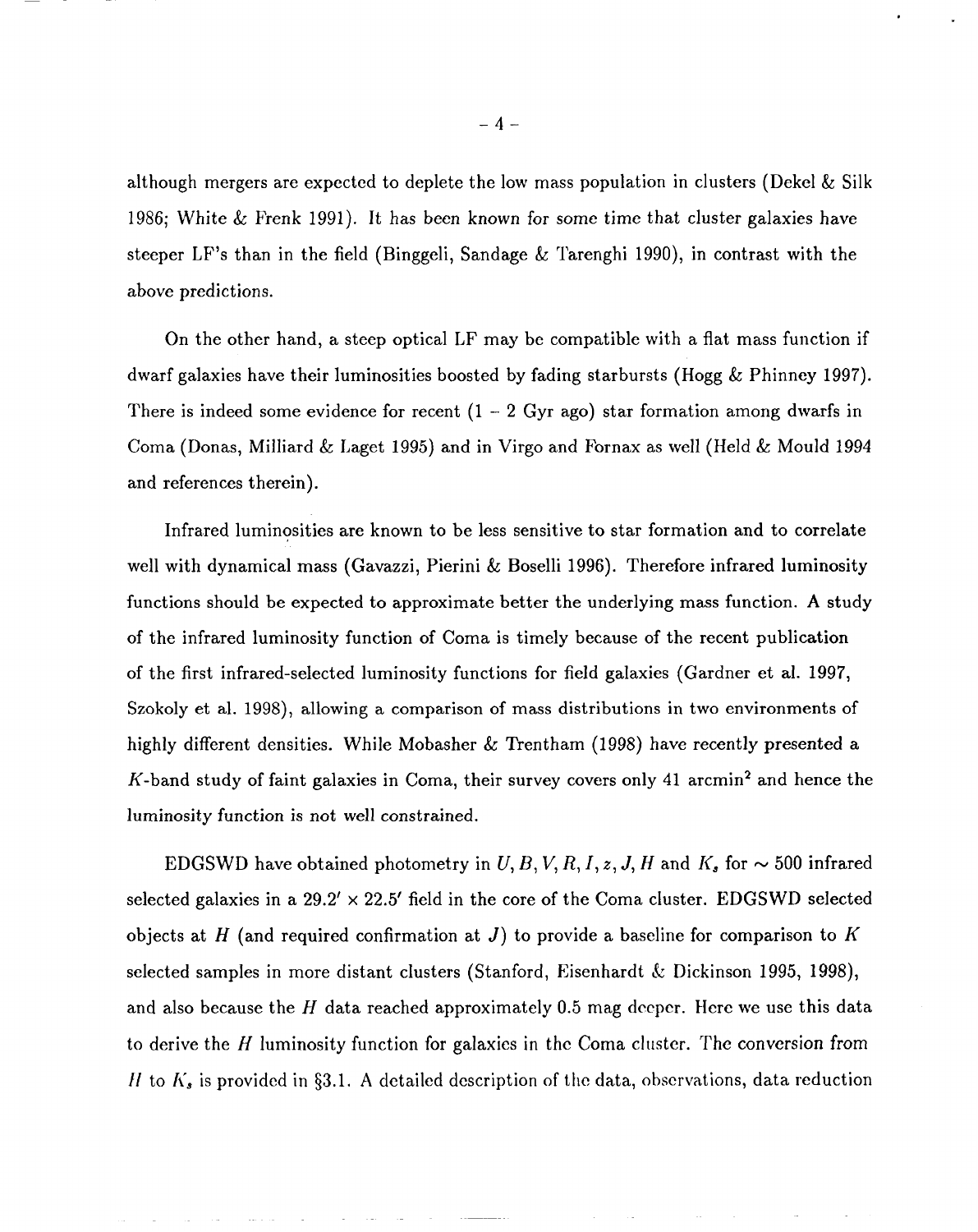and photometry is given in EDGSWD, and is not repeated here, except for some essential points. We assume a redshift of 6950 km  $s^{-1}$  (Mazure & Gurzadyan 1998).

#### 2. **The Luminosity Function**

Star-galaxy separation was determined in the R band using the Kron (1980)  $r_{-2}$ parameter (EDGSWD). Figure 1 plots the infrared color-magnitude relation for galaxies in the EDGSWD catalog. To determine the luminosity function we must correct for non-cluster members. Because the available membership information is qualitatively different for bright vs. faint galaxies, we consider them separately. After correcting for membership as described below, galaxies were counted in 0.5 magnitude bins. The resulting luminosity function is shown in Figure 2.

#### 2.1. Bright Galaxies

For galaxies with  $H < 14.5$  redshifts are available in the literature (Lobo et al. 1997b). All galaxies with  $3000 < cz < 10000$  km/s are assumed to be members and at the same distance.

For bright galaxies we choose to fit a Schechter function, using a downhill simplex algorithm, where errors are calculated by using a bootstrap resampling technique (Press et al. 1974). The best fitting parameters are  $H^* = 11.13 \pm 1.62$  and  $\alpha = -0.78 \pm 0.24$ . Note that the three brightest objects are excluded from the fit, since we are unable to fairly sample their space density and such objects fall outside of the extrapolation of the Schecter function at bright magnitudes (Schechter 1976; Lugger 1986).

To illustrate the uncertainty in  $H^*$  and  $\alpha$ , a series of Monte Carlo simulations were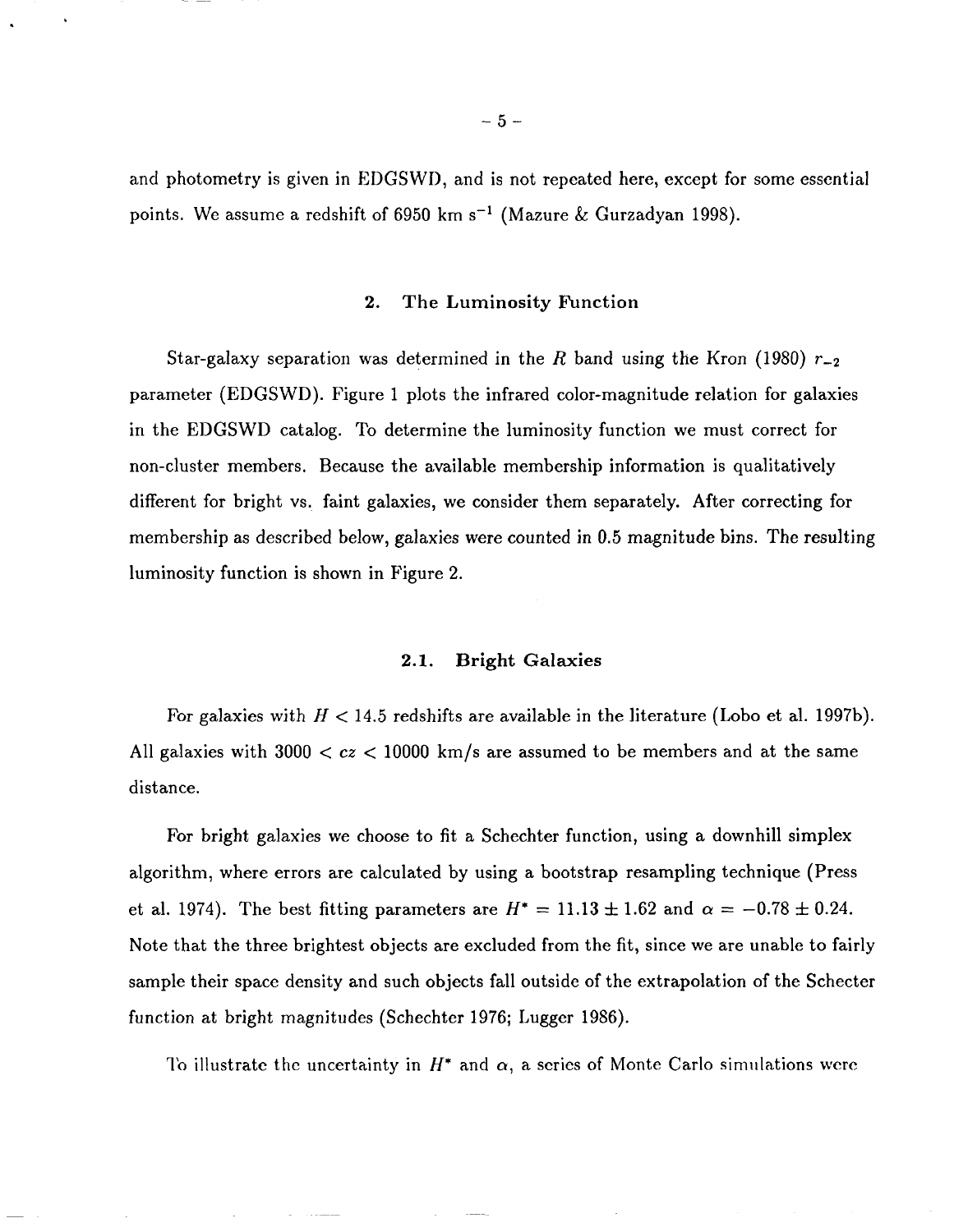generated in which 1000 objects were drawn from a Schechter function whose parameters were the best fit to our 'original' data. These artificial data were fitted using the same method as above, and the results are shown as an inset in Figure 2.

## 2.2. **Faint Galaxies**

For fainter galaxies  $(14.5 < H < 16)$  we use two independent methods to correct for non-cluster members. Following Mazure et al. (1988) and Biviano et al. (1995), we assume that galaxies within  $\pm 0.3$  magnitudes of the color-magnitude relation defined by the brighter early type galaxies are members. The relation and the color selection criterion are shown in Figure 1. Our selection is in  $J - K$ , while Mazure et al. and Biviano et al. select in  $b - r$ , but available spectroscopy for the faint sample (shown in Figure 1) supports this criterion. We also use the infrared counts by Gardner, Cowie & Wainscoat (1993) transformed to the *H* band using our color-magnitude relation in  $H - K$ , to remove contamination by a simple background subtraction technique.

As shown in Figure 2, both the color selection method and the background subtraction method result in a significant excess of faint galaxies relative to the Schechter function for bright galaxies determined above. Fitting to the color selected values plus the 14< *H <14.5* bin yields  $\alpha = -2 \pm 0.3$ . It is perhaps worrisome that this excess occurs at just the point where assigning membership becomes uncertain. Could this slope be an artifact?

Magnitude errors and spurious detections can cause an artificial steepening in the derived slope (Kron 1980). However, the estimated errors are smaller than the width of the bin even for the faintest galaxies considered, and spurious detections should be few because objects were required to be detected in both the *J* and If images. In fact we are quite likely to have *underestimated* the number of dwarfs due to the difficulty in detecting low surface

.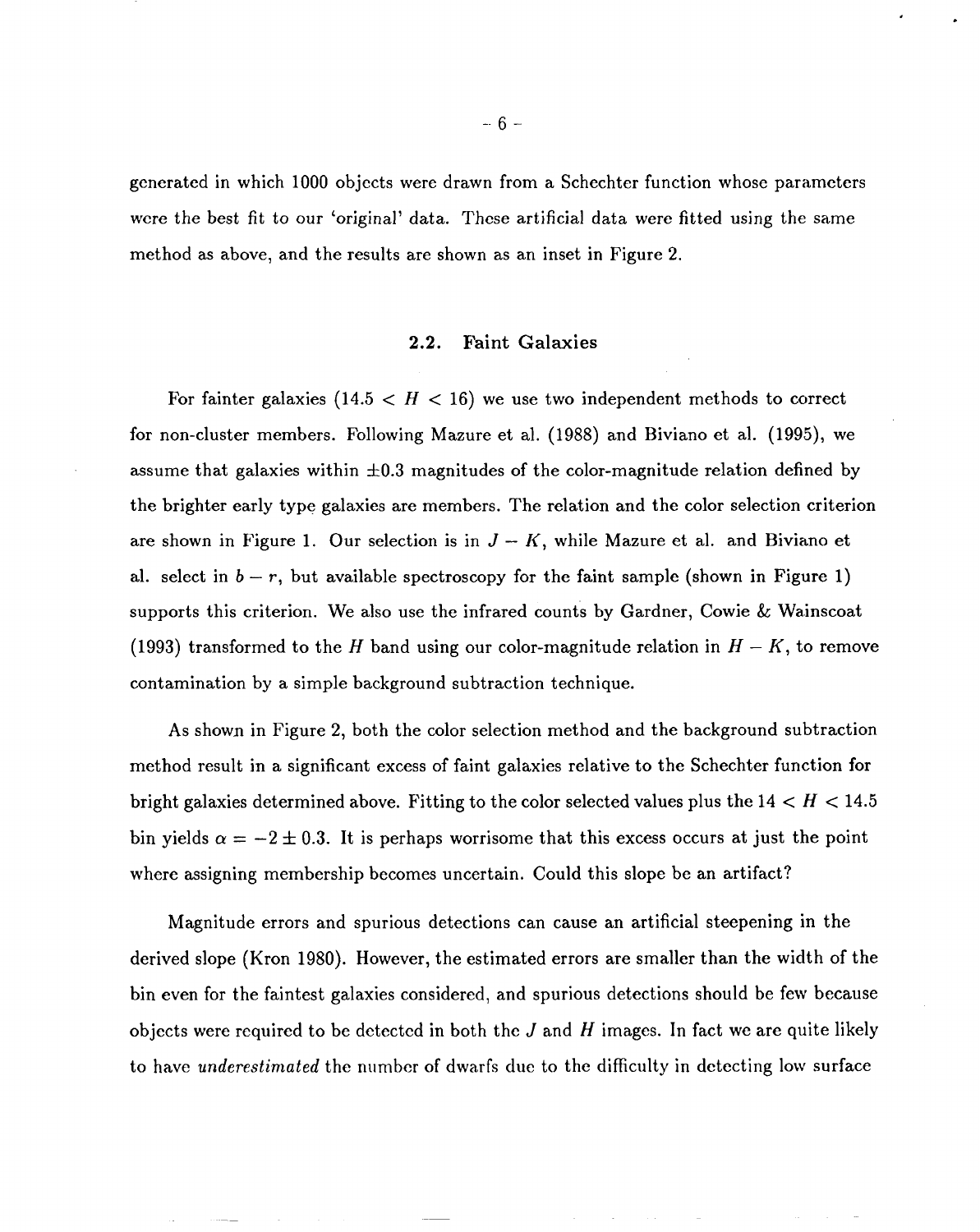brightness galaxies against the bright infrared background. The completeness is estimated from Monte-Carlo simulations to be > 80% to  $H=16$  for galaxies with  $r_1 < 1.4h^{-1}$  kpc and > 90% to  $H = 16.5$  for  $r_1 < 0.7h^{-1}$  kpc (EDGSWD), where  $r_1$  is the first moment of the light distribution (Kron 1980). Because Fornax cluster dwarfs typically have effective radii  $\lt 1h^{-1}$  kpc (Ferguson 1989), we do not expect this to be a large correction.

Misclassifying stars as galaxies cannot account for the upturn: there are no significant discrepancies in star/galaxy classification between EDGSWD and Lobo et al. 1997a, and comparison with star counts in the Bahcall & Soneira (1980, 1981) models shows good agreement.

A more serious concern is that the slope of the infrared background counts is similarly steep (equivalent to  $\alpha = -2.7$ , Gardner et al. 1993), raising the possibility that an incorrect removal of contaminating objects is responsible for the upturn, We consider this unlikely because (i) counts obtained via color selection agree well with those derived via background subtraction techniques; (ii) the excess required to account for our result is a factor of 3 above the estimated background and foreground counts; and (iii) galaxy counts in the direction of the Coma cluster are found to be in satisfactory agreement with those in the general field (Secker & Harris 1996). Deep redshift surveys in the field of the Coma cluster have revealed the presence of some background structure, possibly identified with a cluster at  $z = 0.5$  (Secker et al. 1998), but our color selection should exclude such objects. The typical color of cluster galaxies at  $z = 0.5$  is  $J - K \sim 1.6$  (Stanford et al. 1998), which is 0.5 magnitudes redder than the red edge of our color 'cut'.

Nevertheless, the question of cluster membership for these galaxies is the dominant uncertainty in our measurement of the faint end slope, and we are planning on a redshift survey of the faint sample, in order to address the issue of their membership. Time has already been awarded on the WIYN telescope to pursue this investigation.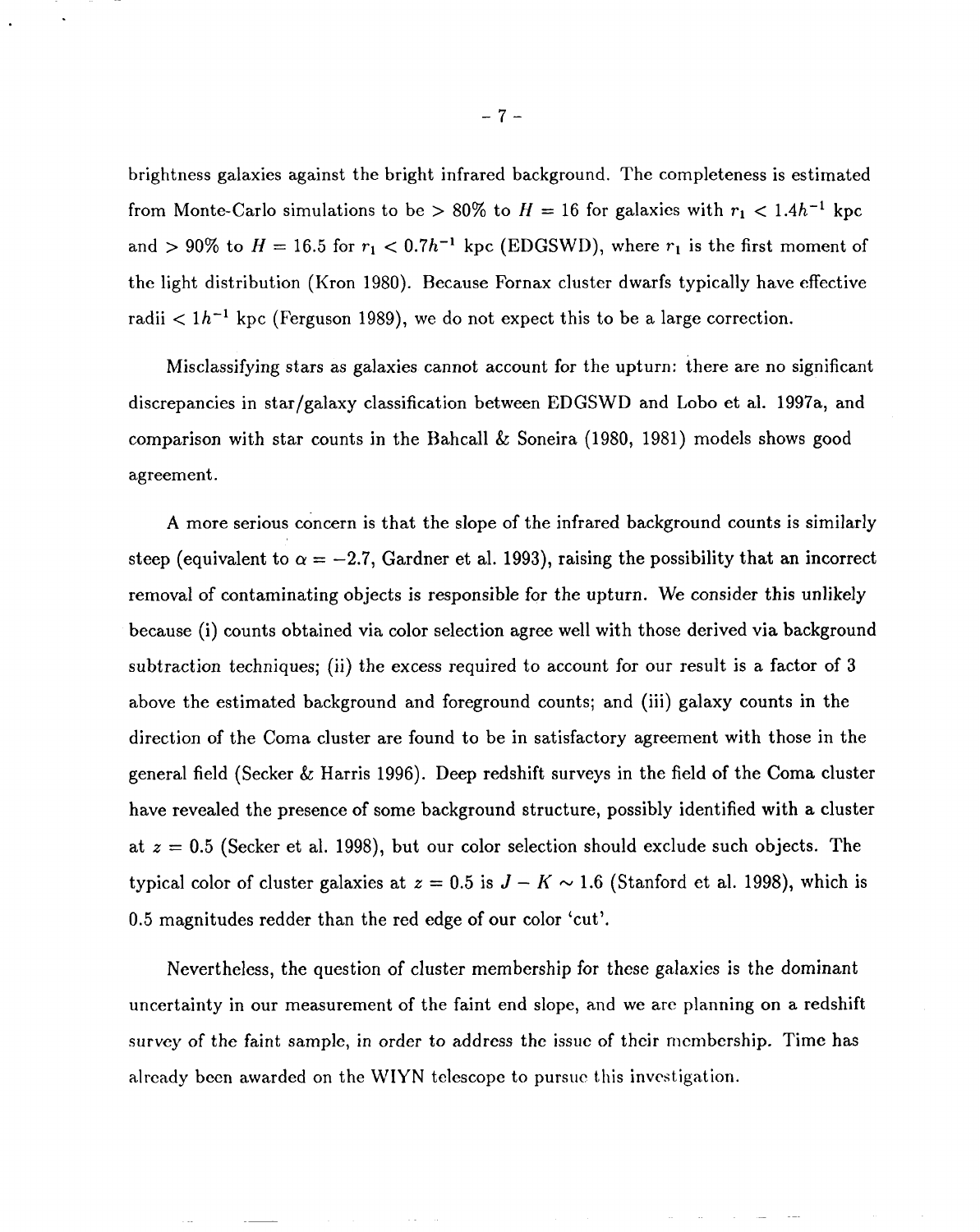# *3.* **Discussion**

## **3.1. Bright Galaxies**

The infrared luminosity function derived for bright galaxies  $(H < H^* + 3)$  is in good agreement with that at R (Lopez-Cruz et al. 1997) as well as at *V* (Lobo et al. 1997a): all are reasonably well matched by a Schechter function with a 'flat'  $(\alpha \sim -1)$  power law. This argues for a relatively small contribution from young stars in these galaxies.

Using the observed  $H - K_s = 0.22$  and a k-correction of  $+0.05$  we obtain  $M_K^* = -23.25 + 5 \log(h)$ , in excellent agreement with the  $-23.12 + 5 \log(h)$  value reported by Gardner et al. (1997) for their field sample. Using the observed  $B - H = 4.2$  yields  $M_B^* \approx -19.1 + 5 \log(h)$ , vs.  $M_B^* = -19.0 + 5 \log(h)$  for the Virgo Cluster (Sandage et al. 1985). The agreement is somewhat fortuitous given the uncertainty in  $H^*$  due to our smaller sample and the fact that we do not properly survey the brightest galaxies. The  $-0.78 \pm 0.24$  slope of the bright portion of the Coma IR luminosity function is also in good agreement with the  $\alpha = -0.91 \pm 0.21$  value of Gardner et al. (1997) seen at the same absolute magnitudes. Our result may be influenced by the presence of a 'dip' seen in the optical luminosity function of Coma at  $V \sim 17$ , equivalent to  $H \sim 14$  (Lobo et al. 1997a). The IR luminosity functions (and hence mass functions) of bright galaxies in the field and in this rich cluster appear to be similar, despite the roughly thousand-fold difference in environmental density. This agreement is surprising because of the different morphological mixes and, presumably, merger histories for these galaxies. If mass is truly the defining parameter in controlling the bulk properties of galaxies and their morphology (see Gavazzi et al. 1996) this similarity supports models in which large galaxies form at high redshift and evolve passively to the present epoch, and in which mergers are relatively unimportant (a scenario also favored by Stanford et al. 1998).

.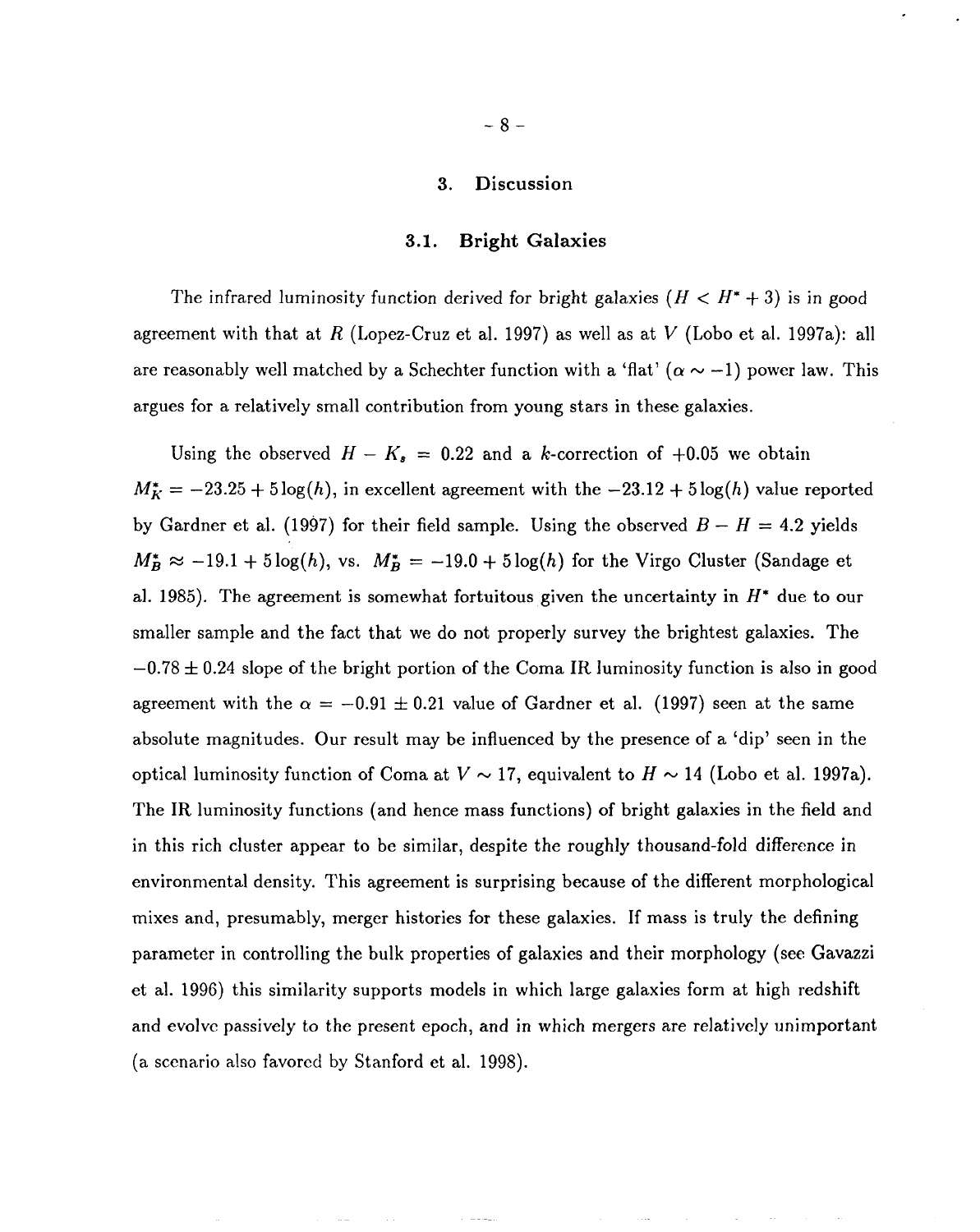# *3.2.* **Faint Galaxies**

For galaxies fainter than  $H = 14.5$ , we find a steep upturn in the luminosity function  $(\alpha \approx -2)$ . Due to the uncertainty in cluster membership, this result should be considered to support claims for a steep luminosity function for dwarfs, rather than providing a precise estimate of the slope of the faint end of the luminosity function. Nevertheless, we detect a population of dwarfs about two times larger than expected from an extrapolation of a Schechter function with  $\alpha = -1.4$  (Bernstein et al. 1995; Lopez-Cruz et al. 1995; Secker et al. 1997).

Because  $H$  luminosity is linearly correlated with mass for field and Virgo cluster galaxies (Gavazzi et al. 1996), the most natural interpretation of the steep infrared slope is that it represents a real increase in the space density of low mass galaxies in Coma, rather than an enhanced star formation rate in such objects.

There is some suggestion in Table 1 that the luminosity function slope increases with clustercentric radius (e.g. Lobo et al. 1997a). Such a trend might be caused by a higher incidence of mergers or tidal disruption in the dense cluster core. On the other hand dwarfs may actually *form* in mergers (Krivitsky & Kontorovich 1997) and in tidal tails (Hunsberger, Charlton & Zaritsky 1996). The reality of the trend towards steeper slopes at larger radii remains inconclusive: Lopez-Cruz et al. (1997) and Secker et al. (1997) find  $\alpha = -1.4$  at R in fields of similar size to ours, identical to the value found at R by Bernstein et al. (1995) in a small field near the cluster center.

Another possibility is that most of the luminosity from dwarf galaxies comes from fading bursts of star formation, leading to steeper faint end slopes at longer wavelengths, as predicted by Hogg & Phinney (1997). Because the burst luminosity becomes fainter and redder with time, there is an increased probability of finding faint, rcd galaxies. Given the difference in mass to (near infrared) light ratio of a  $10^8$  vs. a  $10^{10}$  year old population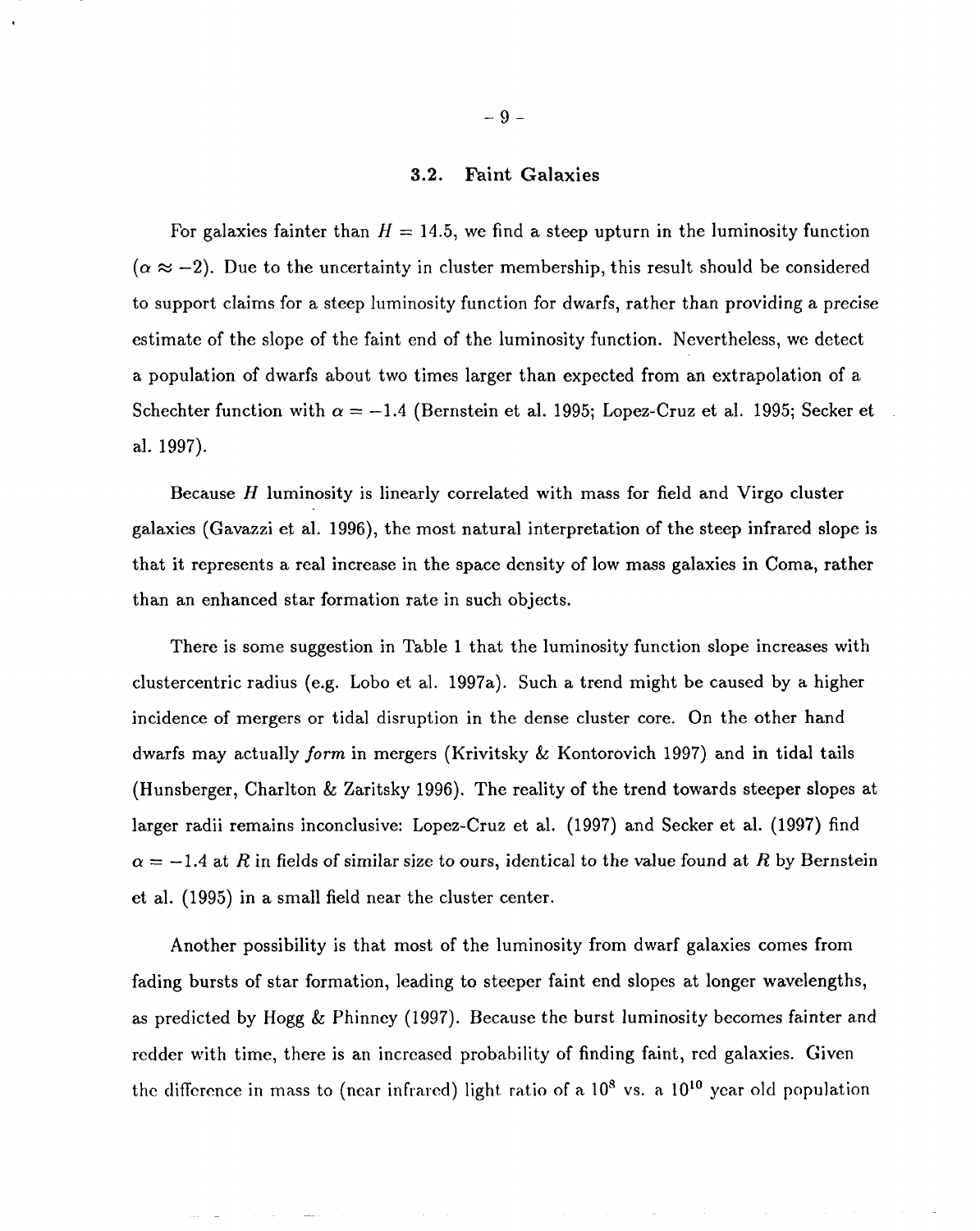(Bruzual & Charlot 1993), starbursts producing  $\sim 10\%$  of the mass in the underlying population every few hundred million years would satisfy the requirements of the Hogg  $&$  Phinney model. Although some Fornax cluster dwarfs show evidence for a substantial young population (Held & Mould 1994), none of the Local Group dwarfs, with the possible exception of the Fornax dwarf (Gallagher & Wyse 1994) show such evidence. Again, existing data on the correlation of slope with wavelength are inconclusive (Table 1).

It is also plausible that the dwarf galaxy H luminosity function is more accurately a Schechter function than a power law, and the steep slope we measure is only an approximation to the exponential portion of the function. Binggeli et al. (1988) suggest  $M_B^* = -15.9 + 5 \log(h)$  for dwarfs, corresponding to  $H \approx 15.5$  in Coma. In this case the data of Mobasher & Trentham (1998), which samples a smaller field to  $K = 18.5$ , provides a better estimate of the faint end slope.

A comparison with field dwarfs is difficult, since no infrared survey has yet reached luminosity limits as deep as ours (which is equivalent to  $M_K \sim -18.5 + 5 \log(h)$ ). Using a  $K_s$ -selected sample with 110 redshifts, Szokoly et al. (1998) do find a steeper slope  $(\alpha \sim -1.3)$  in their field infrared luminosity function than Gardner et al. (1997), despite the similar luminosity limit  $(M_K \sim -21 + 5 \log(h))$  of the samples analyzed, but we consider Gardner et al.'s result more reliable as it is based on  $\sim$  500 redshifts. If the similarity between the IR and optical luminosity functions in Coma also holds true in the field, the very steep slope ( $\alpha \sim -2.8$ ) found by Loveday (1997) at b for faint galaxies in the Stromlo-APM survey may foretell an upturn in the IR field luminosity function as well. The 2MASS survey should settle this issue, as it will reach  $M_K \sim -16.5 + 5 \log(h)$  at the distance of the Virgo cluster (Skrutskie et al. 1997).

Our results for Coma support the existcncc of an universal galaxy luminosity function, which is well approximated by a flat Schechter function for bright galaxies and a steep

**Contract Contract**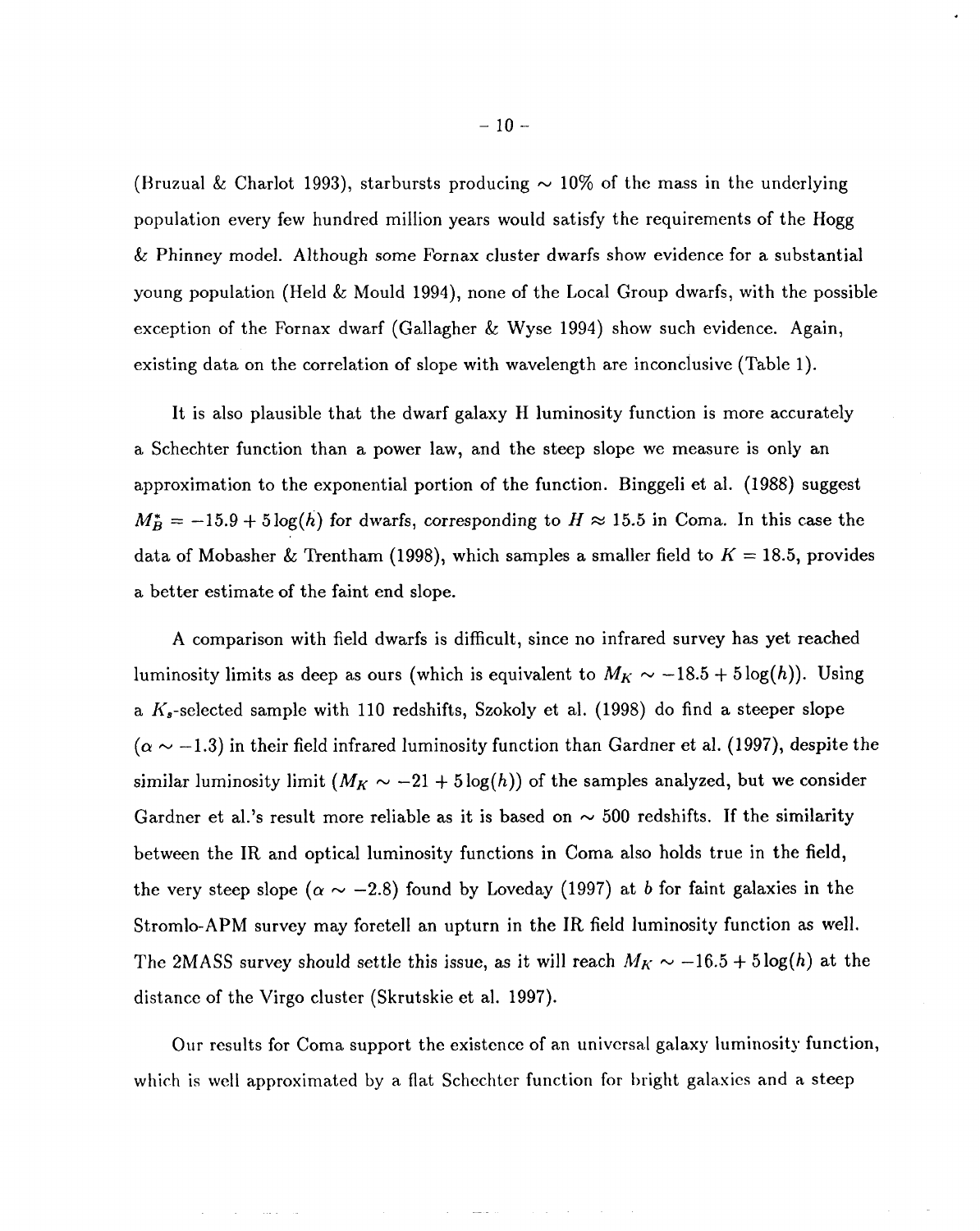power-law for dwarfs (Trentham 1998b). As demonstrated by EDGSWD and Skrutskie et al. (1997), it is now possible to obtain 'panoramic' data in the infrared: Other clusters should now be studied with the same methods, in order to determine the mass function of galaxies in clusters and study the effects of their environment.

We would like to thank Chris Pritchet for his help with Kron photometry and some helpful comments. We would also like to thank Dr. Lobo for providing her catalog ahead of publication and Dr. Seeker for some enlightening discussions. R. D. P.'s work is supported by the National Research Council under its Resident Research Associateship program. The research described here was carried out by the Jet Propulsion Laboratory, California Institute of Technology, under a contract with NASA.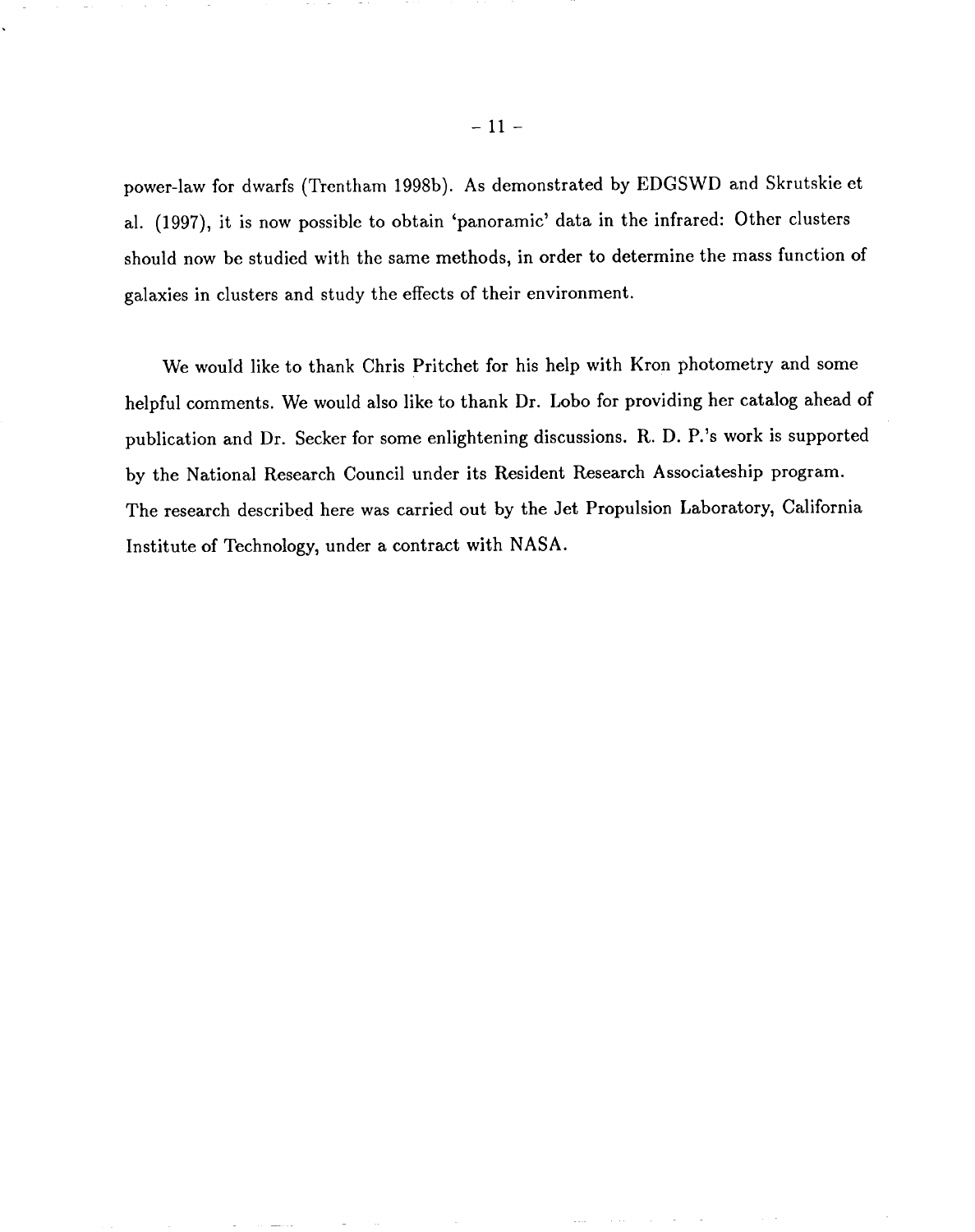## LIST OF FIGURES

Figure  $1-J-K$  vs. H color magnitude diagram for galaxies in the field of the Coma cluster. Filled circles are spectroscopic members, open squares spectroscopic non members, and crosses objects for which spectroscopy is not available. The thick solid line shows the empirical color magnitude relation for bright E and SO galaxies. The dashed lines show the limits of the color criterion used to assign membership.

Figure 2- The luminosity function of the Coma cluster and the best fitting Schechter function (solid line). Brighter than  $H = 14.5$  galaxy membership is determined spectroscopically. For fainter galaxies we use both the color magnitude relation (open circles) and background counts (crosses). The 'power law' with slope of –2 is shown as a dashed line for illustrative purposes. The differences between the values of  $H^*$  and  $\alpha$ retrieved from Monte Carlo simulations and the best fit values are plotted in the inset.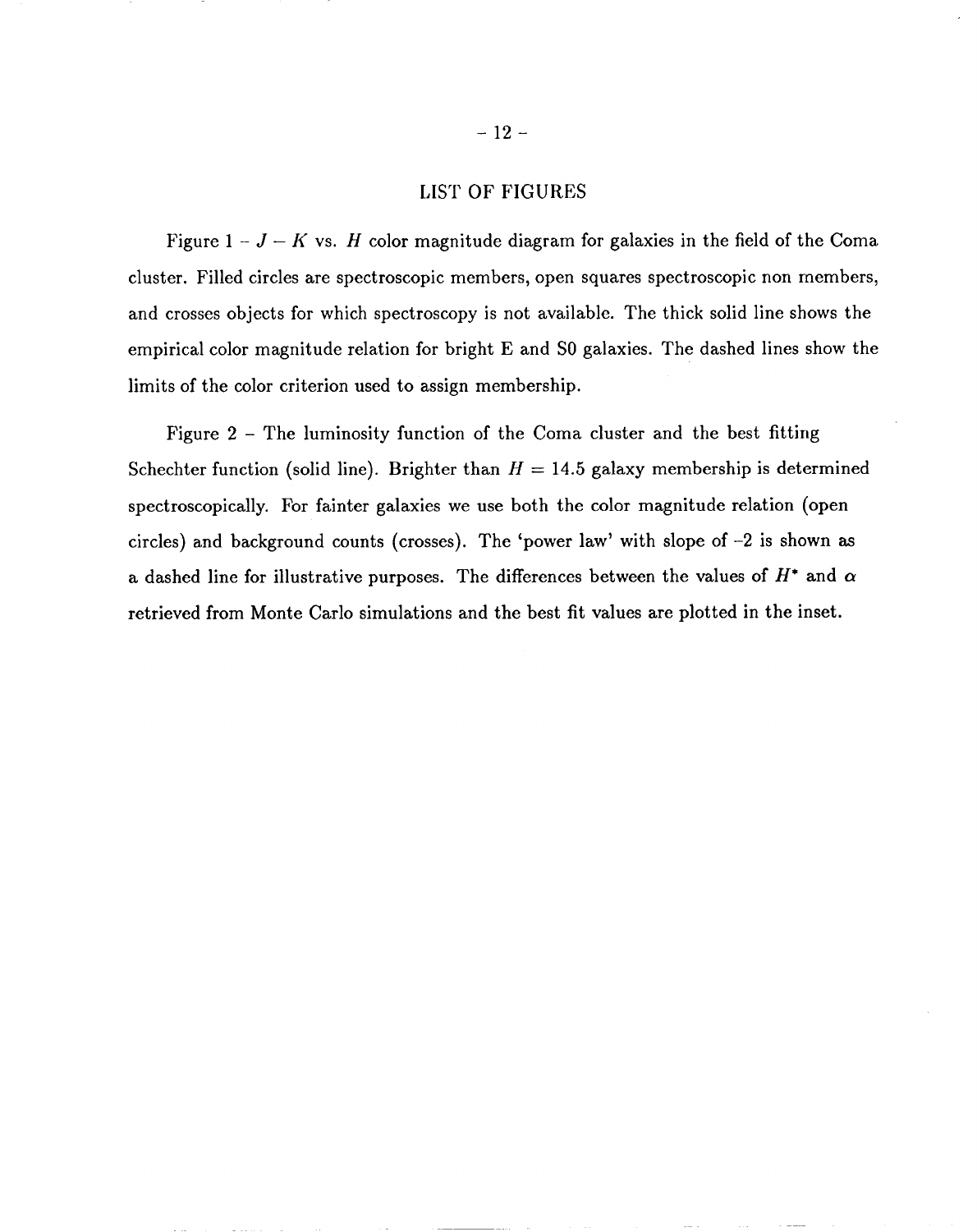#### **REFERENCES**

- Bahcall, J. N. & Soneira, R. M. 1980, ApJS, 44, 73
- Bahcall, J. N. & Soneira, R. M. 1981, ApJS. 47, 357
- Bernstein, G. M., Nichol, R. C., Tyson, J. A., Ulmer, M. P. & Wittman, D. 1995, AJ, 110, 1507
- Binggeli, B., Sandage, A. & Tammann, G.A. 1988, ARA&A, 26, 509
- Binggeli, B., Sandage, A. & Tarenghi, M. 1990, A&A, 228, 42
- Biviano, A., Durret, F., Gerbal, D., Le Fevre, O., Lobo, C., Mazure, A. & Slezak, E. 1995, A&A, 297, 610
- Bruzual A., G. & Chariot, S. 1993, 405, 538
- Dekel, A. & Silk, J. 1986, ApJ, 303, 39
- De Propris, R., Pritchet, C. J., Harris, W. E., & McClure, R. D. 1995, ApJ, 450, 534
- Donas, J., Milliard, B. & Laget, M. 1995, A&A, 303, 661
- Eisenhardt, P. R. M., De Propris, R., Gonzales, A., Stanford, *S. A., Wang, M. C. &* Dickinson, M. 1998, in preparation (EDGSWD)
- Ferguson, H. C. & Sandage, A. 1988, AJ, 96, 1520
- Ferguson, H. C. 1989, AJ, 98, 367
- Gallagher, J.S. & Wyse, R.F.G. 1994, PASP, 106, 1225
- Gardner, J. P., Cowie, L. L. & Wainscoat, R. J. 1993, ApJ, 415, L9
- Gardner, J. P., Sharples, R. M., Frank, C. S. & Carrasco, B. E, 1997, ApJ, 480, L99
- Gavazzi, G., Pierini, D. & Boselli, A. 1996, A&A, 312, 397
- Held, E. & Mould, J. R. 1994, AJ, 107, 1307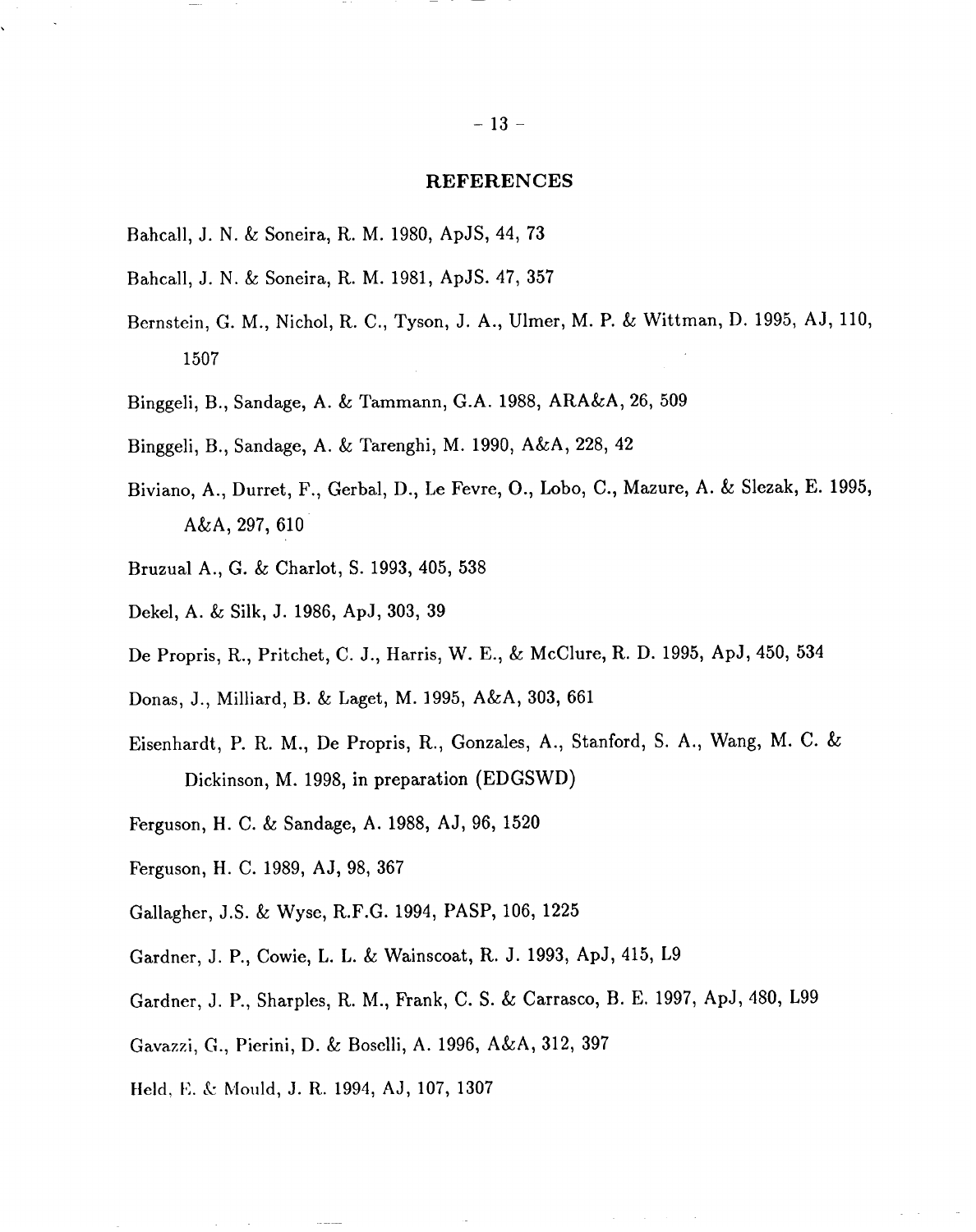- Hogg, D. W. & Phinncy, E. S. 1997, ApJ, 488, L95
- Hunsberger, S. D., Charlton, J. C. & Zaritsky, D. 1996, ApJ, 462, 50
- Krivitsky, D. S. & Kontorovich, V. M. 1997, A&A, 327, 921
- Kron, R. G. 1980, ApJS 43, 305
- Lobo, C., Biviano, A., Durret, F., Gerbal, D., Le Fevre, O., Mazure, A. & Slezak, E. 1997a, A&A, 317, 385
- Lobo, C., Biviano, A., Durret, F., Gerbal, D., Le Fevre, O., Mazure, A. & Slezak, E. 1997b, A&AS, 122, 409
- Lopez-Cruz, O., Yee, H. K. C., Brown, J. P., Jones, C. & Forman, W. 1997, ApJ, 475, L97 Loveday, J. 1997, ApJ, 489, 29
- Lugger, P. M. 1986, ApJ, 303, 535
- Mazure, A., Proust, D., Mathez, G. & Mellier, Y. 1988, A&AS, 76, 339
- Mazure, A., Casoli, F., Durret, F., & Gerbal, D., eds. 1998, *A New Vision of An O/d Cluster: Untangling Coma Berenices,* World Scientific Publishing Co.
- Mazure, A. & Gurzadyan, V. 1998, in *A New Vision of an Old Cluster: Untangling Coma Berenices,* eds. A. Mazure, F. Casoli, F. Durret & D. Gerbal (World Scientific), p. 54
- Mobasher, B. & Trentham, N. D. 1998, MNRAS, 293, 315
- Press, W. H., Flanncry, B. P., Teukolski, S. A. & Vettering, W. T. 1974, *Numerical Recipes,* Cambridge: Cambridge University Press
- Sandage, A., Binggeli, B. & Tammann, G. A. 1985, AJ, 90, 1759
- Schechter, P. 1976, ApJ, 203, 279
- Secker, J. 1996, ApJ, 469, L81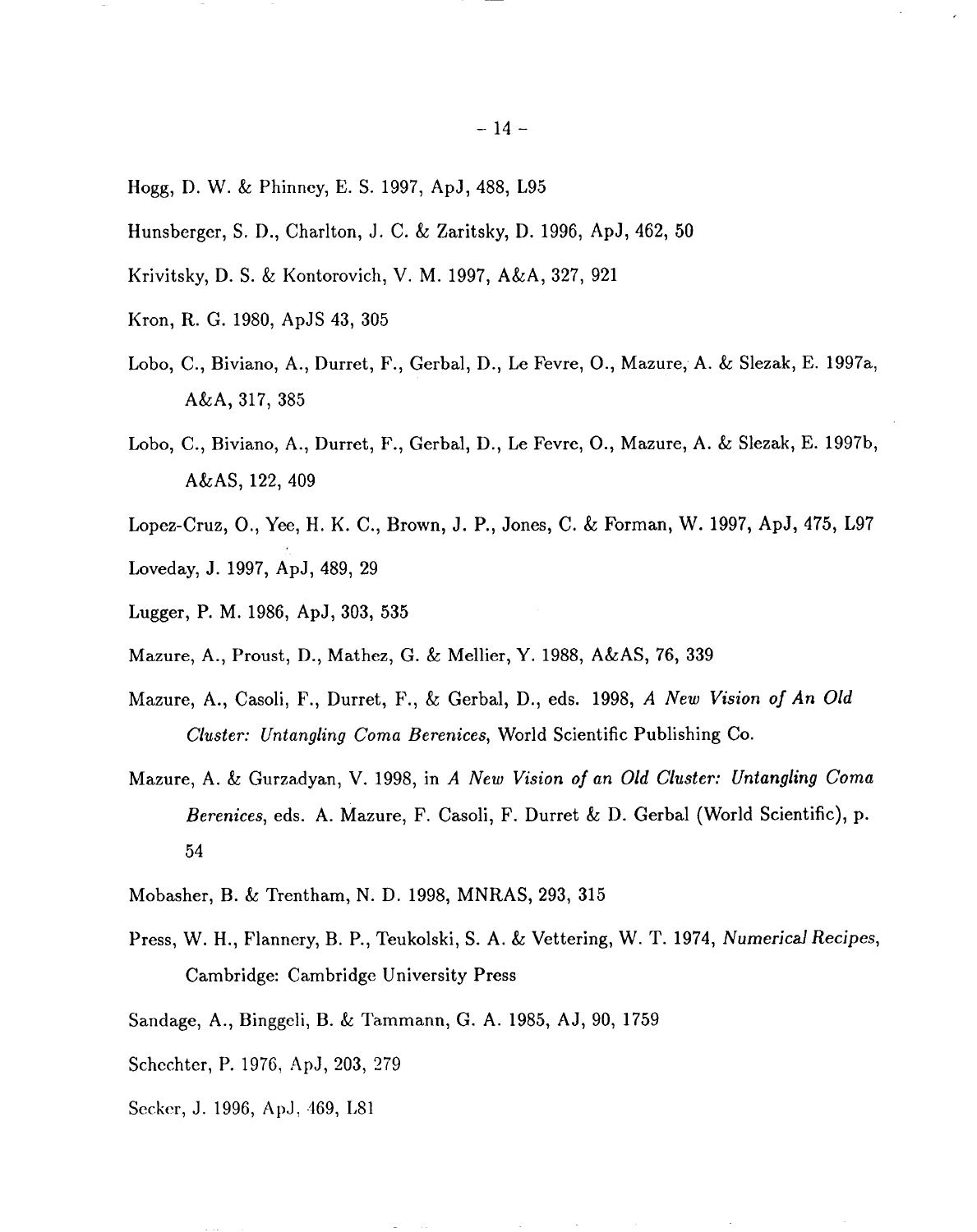| Field Size $(\Box')$ | $\alpha$         | Mag. Range      | Reference |
|----------------------|------------------|-----------------|-----------|
| 14300                | $-1.32$          | 17.0 < b < 20.0 |           |
| 1200                 | $-1.3 \pm 0.1$   | 13.0 < b < 20.0 |           |
| 51                   | $-1.51 \pm 0.13$ | 16.5 < V < 21.0 | 3         |
| 1500                 | $-1.80 \pm 0.05$ | 13.5 < V < 21.0 | 3         |
| 674                  | $\sim -1.7$      | 20.0 < R < 24.0 | 4         |
| 52                   | $-1.42 \pm 0.05$ | 15.5 < R < 23.5 | 5         |
| 529                  | $-1.42 \pm 0.12$ | R < 22.5        |           |
| 700                  | $-1.41 \pm 0.05$ | 15.5 < R < 22.5 |           |
| 657                  | $-2.0 \pm 0.3$   | 14.0 < H < 16.0 | 8         |
| 41                   | $-1.41 \pm 0.35$ | 15.5 < K < 18.5 | 9         |

TABLE 1 **RECENT MEASUREMENTS OF THE SLOPE OF THE FAINT END OF THE COMA** LF

**REFERENCES.—(1)** Thompson & Gregory 1993; (2) Biviano et al. 1995; (3) Lobo et al. (1997a); (4) **Trentham** 1998; (5) **Bernstein et al. 1995; (6) Lopez-Cruz et al. 1997; (7)** Secker, Harris, & Plummer 1997; (8) this work; (9) Mobasher & Trentham 1998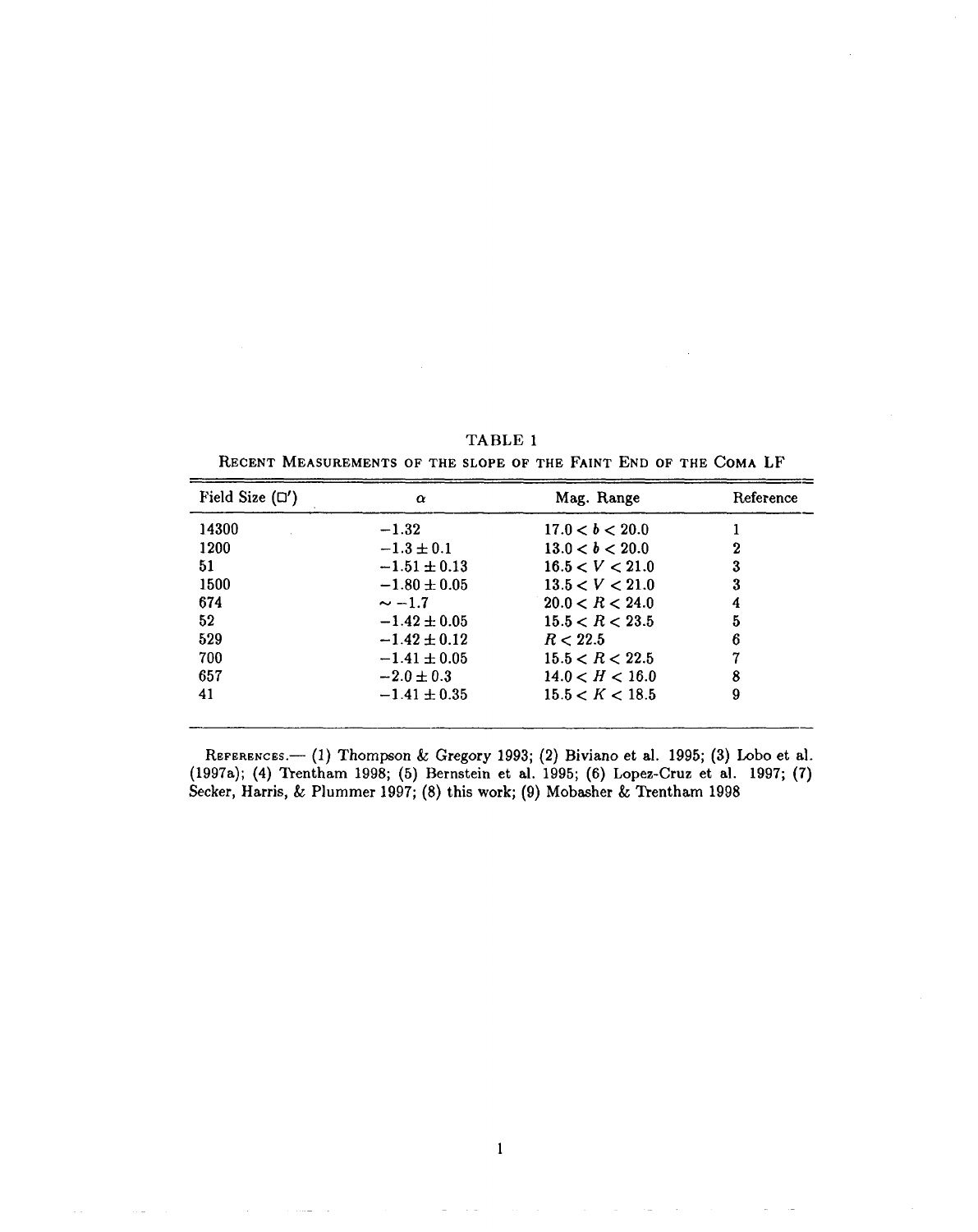- Secker, J. & Harris, W. E. 1996, ApJ, 469, 623
- Seeker, J., Harris, W. E. & Plummer, J. D. 1997, PASP 109, 1377
- Seeker, J., Harris, W. E., Cote, P. & Oke, J. B. 1998, in *A New Vision of an OM Cluster: Untangling Coma Berenices eds. A. Mazure, F. Casoli, F. Durret & D. Gerbal* (World Scientific), p. 115
- Skrutskie, M.F. et al. 1997, in *The Impact ojLarge Scale Near-IR Sky Surveys, eds.* F. Garzon et al., Dordrecht: Kluwer Academic Press, p. 25.
- Stanford, S. A., Eisenhardt, P. R. M. & Dickinson, M. 1995, ApJ, 450, 512
- Stanford, S. A., Eisenhardt, P. R. M.& Dickinson, M.l998, ApJ,492,461
- Szokoly, G. P., SubbaRao, M. U., Connolly, A. J. & Mobasher, B. 1998, ApJ, 492, 452
- Tegmark, M. 1996, ApJ, 464, L35
- Thompson, L. A. & Gregory, S. A. 1993, AJ, 106, 2197
- Trentham, N. D. 1998a, MNRAS, 293, 71
- Trentham, N. D. 1998b, MNRAS, 284, 193
- van den Bergh, S. 1992, MNRAS, 255, 29P
- White, S, D. M. & Frenk, C. S, 1991, ApJ, 379, 52

This manuscript was prepared with the AAS IA'I<sub>E</sub>X macros v4.0.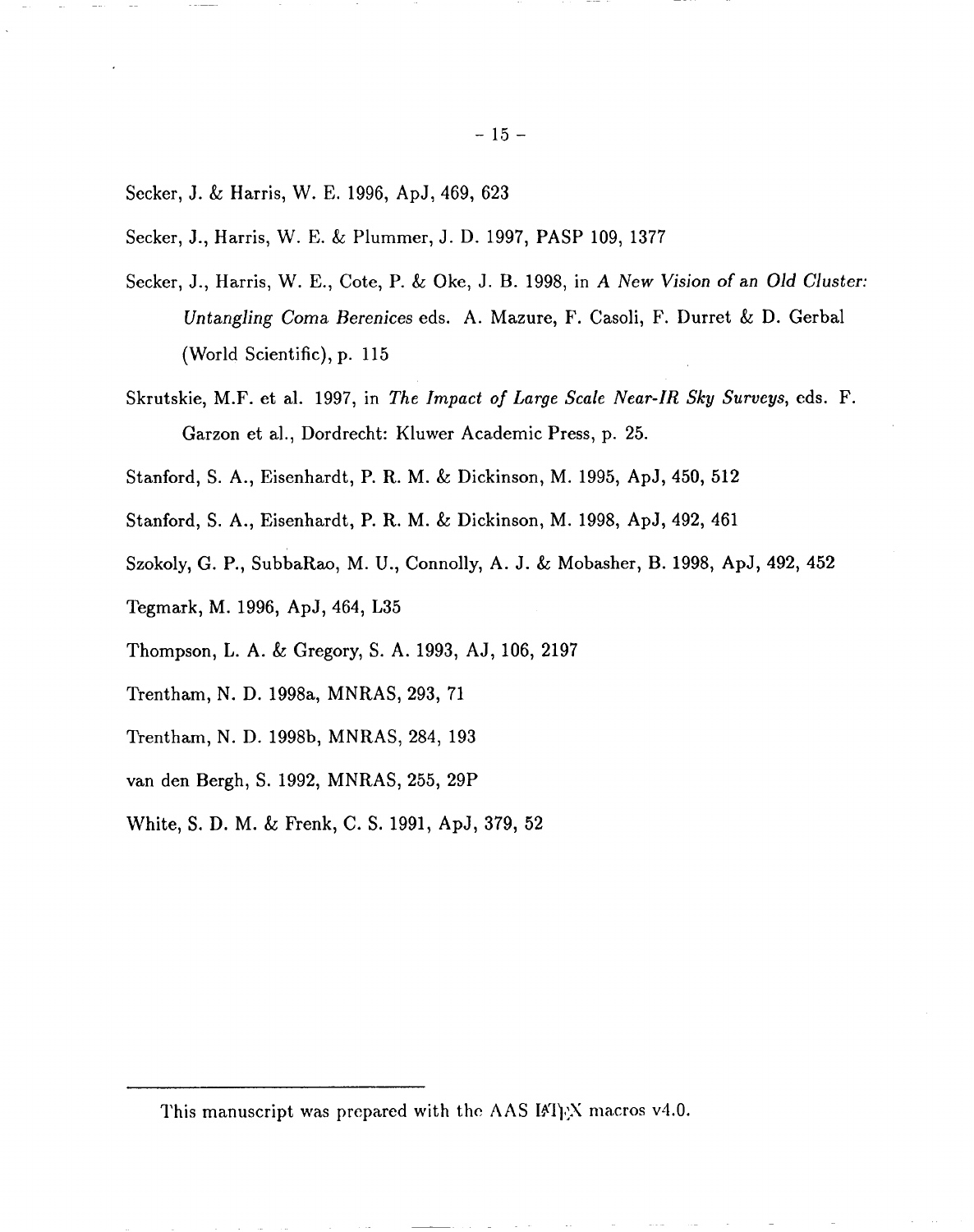